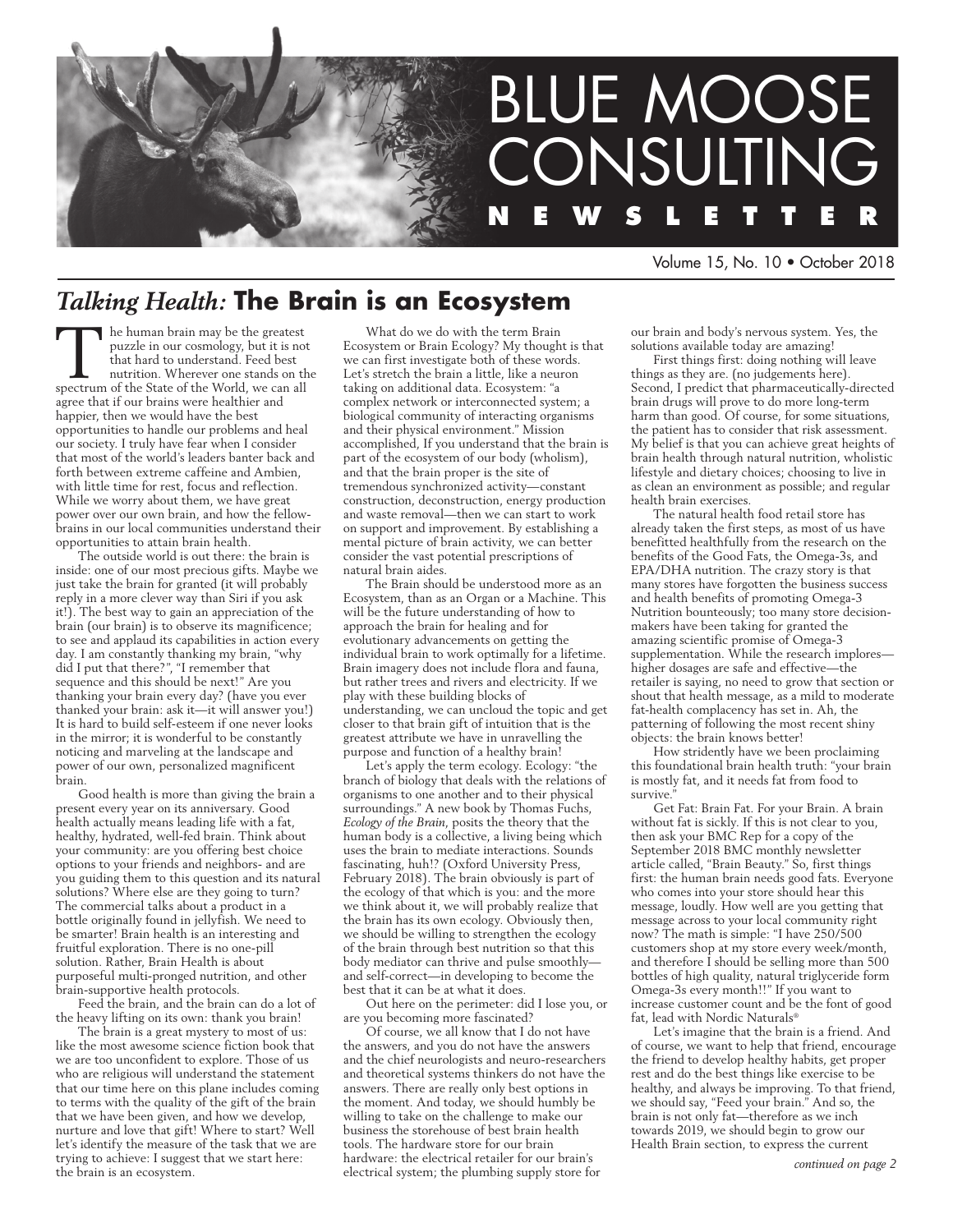#### **Brain Beauty** *continued from page 1*

understandings that the brain is an ecosystem that requires a varied, healthy diet.

Let's talk totality and consider the large umbrella of nutrients that can all be considered as potentially beneficial for a beautiful brain ecosystem: because that is how the imagination comes up with great things.

Imagine there is a brain walking down the street that is being fed Lion's Mane and natural triglyceride Ultimate 2X—bigger/stronger/ better Omega-3 nutrition. Or, a brain being refueled with subtle effects of Sage essential oil; or by Longvida® Optimized Curcumin and herring roe phospholipids. Keeping the inflammatory response in allostasis while improving basic cellular function. Now that is one hip brain, wearing some cerebral fancy threads! Do you know anyone, or can you entice anyone to consider that cosmic neuronically healthy outfit? What are you doing yourself to express your brain beauty?

In the 1980s, I had a lot of people shopping for the most intense neuro-stimulants, but that market never developed in the retail market and we should give thanks. The more that we look at it, we do not want the brain shocked and on-edge, we want the brain rolling along humming quietly. Best brain health is a moderate (and phat) allostasis. A brain on fire in any manner is not healthy. A brain should be a cool room in a large, capable data storage center with the predictable buzz of clicking activity, all seamless. How do we make that happen? Think about how much we have to learn, and how much we have learned about good nutrition: did you know that the photosynthetic plant pigment chlorophyll is a natural stimulant that helps to bring mental clarity? So, more greens, more **JUVO**!

#### **What we should be reading to children in Natural Children's Books**

"What does the brain eat?," the child asks of the teacher. "The brain is mainly water, then fat. It lives off these foods, as well as sugar, and amino acids from proteins, and micronutients, especially minerals. Base your future health on quality of water, quality of fats; and quality of sugars and quality protein. In this manner, foundational brain health is very simple!" Thank you, teacher. I will improve.

Omega-3s certainly changed everything. We have all followed the leadership of good science that **Nordic Naturals**® has continuously presented. The research continues. Make sure that you have bookmarked www.omegaresearch.com, and have it available. Foundational is absolutely set: Good fats.

So first, we gotta get this accomplished. As I tried to inspire in the September 2018 BMC newsletter article, "Brain Beauty," getting fully focused on this mission is critical. Now, let's expand the view of the best brain garden possible.

Where would I start if I was educating? Well, we cannot get more elemental than water; but I would not make the mistake to understate this important fact. The brain needs to be hydrated like the body has to be hydrated. Since your brain is mostly water, drinking more of it certainly helps keep the brain optimally healthy. "Our brains depend on proper hydration

### **Love + the extended Family**

The Blue Moose Consulting Family has been recently affected by the loss of two family members this September; and, for both Families and their close friends and neighbors, a loved and familiar Spirit has moved on. We share our consolations and wishes that the pain of loss is tempered by the love of friends!

BMC western PA Sales & Education Rep Lori McElroy



and her family lost their cherished friend, Buddy, after 11.5 years of family togetherness (from when the kids were little). Jim & Lori have taken in another waggley young pup already. My dear friend, confidante and occasional legal counsel, Dan Conti and his wonderful Family lost their 12.5 year old American bulldog, Lola a week later. Empty spaces in the favorite sitting places in the room.

Doggie Heaven welcomed a new loyal and wonderful male and female dog last month, and we survivors are grateful for their radiant presence!

Pet Health is a major part of many Families today. Pet Stores have popped up faster than radio shacks, but most are not working on the philosophy of 'Natural.' It is your opportunity to let your community know that your store is the local community health resource center for the entire family (well, maybe not at this point for birds, and snakes and hamsters). Offer Natural Health Support tools loudly and year round: so people know.

*See box on page 5 for products for your pet brought to you from Blue Moose Consulting*

to function optimally…Dehydration can impair short-term memory function and the recall of long-term memory". (Joshua Gowin, Ph.D., www.psychologytoday.com/us/blog/ you-illuminated/201010/why-your-brain-needswater). Sell good clean water like Mt. Valley Water in glass bottles: people care!

Hydration: what other word beside water should be synonymous with hydration to you and your business expertise? Yes, **Oxylent**®: *DRINKOXYLENTBREATHELIFE*™ This is wholism: if the whole body is appropriately hydrated, then the noggin will be smiling! Simply natural: drink your Oxylent® with superior, vibrant, clean/pure water (not in plastic bottles). Where can the people in your community get water in glass bottles: hmmm…

Pure oils. Let's realize that there are many good oils that will help keep the brain welloiled. What matters is the purity of the oils that you ingest, so look at Organic Olive oil, possibly Coconut oil, many more. Want to run an

experiment? Check out the **Essential Formulas**® *Essential Living Oils*, a properlyproportioned seed oil blend offering Rice Bran, Sunflower Seed, Borage Seed, Avocado Seed, Perilla Seed, Flax Seed, Olive Seed, and Tea Seed oils. Vegans will certainly love this product, and again—it brings all the nutrients that benefit the brain (including a nice blend of plant-based essential Fatty Acid Omega-3s and Omega-6s).

After Omega-3s and water, the next most important nutrient for Brain Health is Endocannabinoids, or CBD. Since the 1980s, there has been abundant research mapping that the brain is awash in endocannabinoid receptors. Undeniable. Nothing will resonate with what natural nutrition can promise more than the effect that most people will feel when they experience an appropriate level of CBD. Simply, CBD will create a natural (non-high) experience, especially if the person is supplementing with a non-THC product like the new leader in the category, **Essence of Well Being**®. No possibility of confusion that the feeling is possibly psychotropic: just the obvious feeling of a neuro-soothing effect that a properly-extracted

hemp oil extract can provide. As the market changes and the rift becomes clear between mass-oriented marketers, and health channel agricultural-hemp products, stores that invest in **Aromaland Wellness**' newly-labeled Essence of Well Being® products will be happy

Ask your brain: "would you like to feel happy" By providing the body (and brain) with endocannabinoid support, you will probably be giving your brain a wonderful present. And it is beyond just feeling good (and we all want to feel good)—CBD supplementation is truly an ecosystem-balancing basic nutrient. One day soon, CBD will sit in the same best nutritional supplements panel as C, B and D!!

Take a look at this BMC-supported line: Essence of Well Being® wants to show great appreciation for those stores riding this new better wave—offering shelf space to these wellmade THC-free, American Grown, American Made, USDA Certified-Organically Farmed Agricultural Hemp products. Essence of Well Being® has their roots in an essential oil company that has been handling plants since 1986. And Essence of Well Being® is a product brand happy to service the natural health food retail store channel, long-term! Brain essentials, Omega-3s, CBD and water!

The distance between a well-made hemp extract CBD product and an essential oil is very short: terpenes are a next new dimension of wholistic health care. That nose is nearly a direct portal to the brain, and the effect of essential oils on brain health is undeniable. We all need to recommend essential oils for brain health. We should be recommending some of the known essential oils for calming an overactive brain lavender, chamomile, frankincense, vetiver—as a way to get the brain realigned, which is something we should consider doing several times a week, like a good soothing bath (with these oil-rich herbals in them).

If the brain needs a pick-me-up, we can always depend upon the olfactory response of a "safe and mild bit of energy": and, while that may not please the 5-hour-energy, jolt/Monster/ Full-throttle/Red Bull crowd, it is the proper health that we should be promoting. What they *continued on page 6*

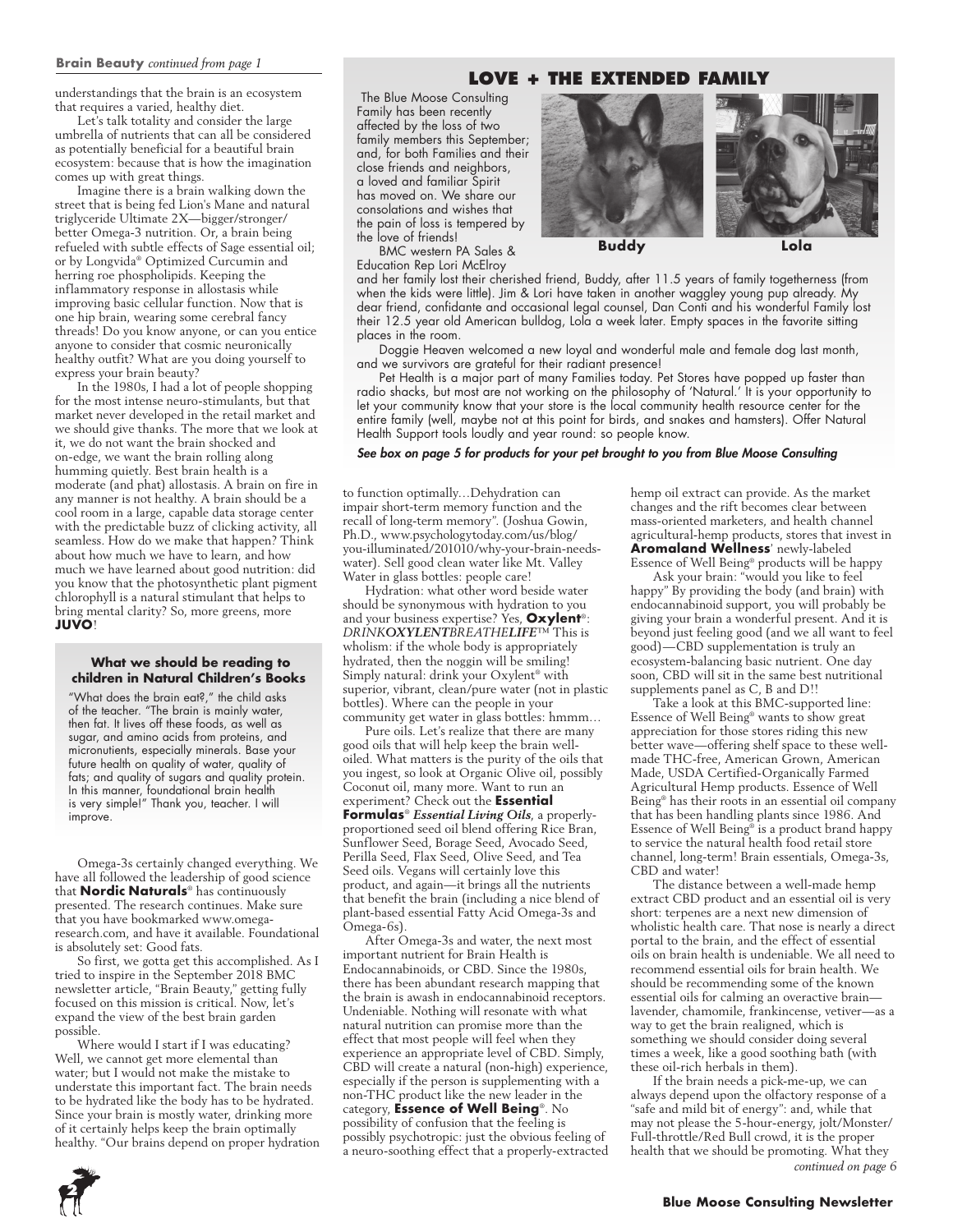# **NEWTON**<br>homeopathics

# **Nurturing Naturally Since 1987** NEWTON HOMEOPATHICS IS HERE FOR YOU with Homeopathic-loving BMC support! Time to GO NEWTON! October 2018 Promos: **20% OFF select OTC formulas** Liquid or Pellet complexes listed below^ (Qty. 4+ per SKU)^ **• Cough-Airway • Dust-Mold-Dander • Sick Stopper • Kids Tummy Upset**  ~ shelf tags announcing the sale included with your order **October Promo Items: What are you selling for the recent Lung assaults?** The entire East Coast is dealing with: the air quality effects of a continent on fire: the burgeoning effects of fungus/mold aftermaths of Hurricane Florence, and the natural challenges of Fall Hayfever season! **Cough-Airways** for symptoms su**NOW.. educate on healthy options**<br>**Cough-Airways** for symptoms such as wheezing, shortness of breath, congestion, coughing, dryness<br>and painful breathing. (NO02) Active Ingredients: Equal pa Antimonium tartaricum 15x, Arsenicum album 15x, Bryonia 15x, Chelidonium majus 15x, Cinchona<br>officinalis 15x, Drosera 15x, Eucalyptus globulus 15x, Histaminum hydrochloricum 15x, Hydrastis<br>canadensis 15x, Kali bichromicum sulphuricum 15x, Nux vomica 15x, Phosphorus 15x, Pulsatilla 15x, Rumex crispus 15x, Sambucus nigra 15x, Spongia tosta 15x, Tussilago farfara 15x, Verbascum thapsus 15x, Influenzinum 30x. Dust-Mold-Dander for associated symptoms such as a boreal breathing, congestion, sneezing, runny<br>nose, watery eyes and skin irritation (NO56)<br>Sick Stopper for symptoms associated with colds and infections. Begin at the ons

*KIDS Tummy Upset* formulated for associated symptoms such as nausea, "spitting up," vomiting, cramping, pain and gas. (F020) How many times will neighborhood kids need a product like this before New Years?

^ cannot be combined with other discounts

 $\land$  monthly promos will be advertised through the newsletter = website/social media pages

**Why Homeopathy?: BECAUSE IT WORKS!**<br>Breathing issues, Digestive Upset, .the issues of Dust & Mold & Animal Dander allergies? Or, at the first sign of any illness? Homeopathy brings a unique, quick wholistic approach

~~~~~~~~~~~~~~~~~~~~~~~~~~~~~ **Why Choose NEWTON?** ~ Expertise & Experience ~ Quality & Safety ~ Environmental Awareness ~ Variety & Selection ~ Economical & Efficient

*Newton Homeopathics™ the champion of the natural products store! Support Newton!*

Disclaimer: NEWTON product claims are based on traditional homeopathic practice. The products have not been evaluated by FDA and have not been evaluated for medical evidence. Information, statements and reviews regarding products have not been reviewed or evaluated by FDA. These products are not intended to diagnose, treat, cure, or prevent any disease



**October Promotional Specials (mix & match^) THE BIG PROMOTION** The stack-up sale on Aloe Gold before the Holiday Food Season **ALOE GOLD Whole Leaf Aloe Concentrate** 16 oz. + 32 oz. **ALOE GOLD Whole Leaf Aloe Tablets** 30s + 90s **FIBER MATE** 160 Tablets. *All the aloe is certified organic + Activ Aloe Certified* **15% OFF for 12 items 20% OFF for 12-24 items** From Certified Organic Aloe vera leaves to Superior products worldwide Supports occasional indigestion, bloating, regularity, energy and optimum health\*. ~ 1 oz. daily provides so much from this concentrate safe for children, adults, seniors, athletes, and even pets! No matter which other aloe-based products you carry, there is no other product like Aloe Life® - Therapeutic Aloe Concentrate at a great value! Support Health; Educate on best choices: promote optimal health!<br>^ you shoud know: not all aloe vera is alike Therapeutic Aloe is Foundational to Health<br>DID YOU KNOW? 25 lbs. of aloe vera leaves are used to make up one qua Concentrate: whole leaf - no water added Aloe Life® the big differences are taste and results ~~~~~~~~~~~~~~~~~~~~ *Expand your Aloe Life® set and find ways to drive extra business to earn that extra margin:* 

*ask your BMC Rep how!*

**The highest polysaccharide count from aloe vera?** Aloe Gold Tablets are dried differently, and ae the ideal choice for Immune Support during this Immune Season. The research is there: whole leaf aloe is an immune superfood. Aloe Gold Tablets are unmatched, Preservative-free true!! Fiber Mate Tablets - the best Natural Stool Softener in the natural channel. Fiber Mate tablets are a wholistic blend of vegetables and herbs, friendly intestinal probiotics (DDS-1 strain) providing whole food chlorophyll and healthy food fiber for healthy intestinal tract regularity. Fiber Mate includes: Beets, Apple Pectin, Carrot Fiber, Whole Leaf Aloe Vera, Sprouted Wheat Grass, Alfalfa Powder, Black<br>Walnut Husk, Kelp, Jerusalem Artichoke. Gluten Free & Dairy Free.<br>The formula is free of psyllium, cascara, senna, oat, wheat br will gravitate to this non-irritating formula. When taken with Aloe Life juices, Fiber Mate supports detoxification and tissue cleansing that may lend support for a healthy liver and optimum health.<br>3 tablets of Fiber Mate are approximately 1/4 cup of green vegetables: so this perfect companion to<br>the Aloe Life® Organic W **PRODUCT NOTES:**

vanna save everyday? -\$\$ buy smart. 72-piece orders always 15%-OFF مصر vanna save everyday? -\$\$ buy smart. 72-piece orders always 15%-OFF مصر reating a Collagen support sections? Always stock vitamin C and Aloe Vera with y

^ discounts cannot be combined ^ discount good 10/01 through 10/31/2018 these statements have not been reviewed by the FDA, and are not intended to diagnose or treat any illness or disease



### **October, November, December SUPPORTING YOUR IMMUNE SEASON 3+ months to SAVE UP to 25% OFF**

Two-ways to save. Promotion now through December 31

HERBS FOR IMMUNE SEASON Stock all these Skus and be rewarded for saving the world!! Do yourself a favor with this 50%-margin line + pass along the discounts! **FEATURED ITEMS: ten (10) featured items!**

1 oz., 2 oz. + 4 oz.: • Daily Immune Builder™ liquid extract<br>• Rapid Immune Boost™ liquid extract • Black Elderberry Glycerite liquid extract<br>• 2 oz.: • Herbs on the Go™ Sprays: Immune Season

**PROMO PARAMETERS for two (2) promo brackets**<br>Featured Products + Bonus Products: 2018 Immune Season PROMO (see list directly above)<br>MIX & MATCH any 12-24 of the 'Featured Products' for 20% OFF **MIX & MATCH any 25 + of the 'Featured Products' for 25% OFF**

**BONUS ITEMS: liquid extracts:** 1 oz.: • Soothing Throat Spray • Mullein Garlic Oil<br>
1 oz., 2 oz. + 4 oz.: • Nicathof Herberry • Immunatela<sup>k TM</sup><br>
1 oz., 2 oz. + 4 oz.: • Virathack<sup>TM</sup> • Lung Expectrant<sup>TM</sup> • Super Echin

**BONUS ITEMS:** Meet the discount levels by ordering the necessary number of Featured Items from<br>the 2018 Immune Season Promo - and you can order any number of 2018 Immune Season Bonus<br>Products that will also qualify for th

Easily-absorbed liquid extract blends: CONSIDER THE LARGER SIZES too!

NEW PRODUCT BUY-IN ALERT NEW alcohol-free version of Herb Pharm's #2 best-selling product<br>**Ashwagandha Glycerite One-time Purchase: promo buy-in available through DEC 31st<br>Bu<b>y 3 (per Sku) + Save 20% OFF** Buy 6 (per Sku) +

liquid extract Ashwagandha Glycerite 1 oz. + 2 oz. + 4 oz<br>Ashwagandha root extract (Withania somnifera) ^ Certified Organic vegetable glycerin + distilled water<br>dry herb/menstruum ratio: 1:4. ^ Certified organic vegetable 0.7 ml = 175 mg herb (extraction rate). servings: about 42 per 1 oz. glass bottle.<br>^ Non-GMO & Gluten-free ~ differentiating point. All of this new crop of Ashwagandha Glycerite ^<br>is from root being sourced from southern

^ these statements have not been reviewed by the FDA, and are not intended to diagnose or treat any illness or disease.<br>~~~~~~~~~~~~~~~~

Not represented by BMC in NJ All Herb Pharm® retailer wholesale orders now ship 3-Day Air!!!<br>BUY Direct: you cannot afford to pass up all these amazing deals<br>MARK Your Calendar Webinar on "Herbs for the Immune System" November 1 • 2 + 7 PM



# **NORDIC NATURALS® EXPANDS**

Nordic Naturals® began with a single goal: to deliver the highest quality, freshest fish oil on the planet, and it soon grew into the bold idea to eliminate the global omega-3 deficiency. Now, as we branch into more essential nutrients for optimal health, such as vitamin D3, probiotics, curcumin formulas and more, we are answering the call from our customers who want to see more from us. Nordic Naturals® was born out of a pursuit of health by what science makes possible, and science will always inspire our newest products! With each new product, we offer our customers a more complete and customized approach to health.

# **New for You!**

This vegetarian enzyme formula is designed to work across a broad pH range to support digestion in both the acidic stomach and the more pH neutral environment of the upper intestinal tract, so it is going to be a hit with a large range of consumers.

#### **NORDIC FLORA Digestive Enzymes** Supports digestive system function and optimizes nutrient availability\*

Features: • works across a broad pH range<sup>\*</sup>

• formulated by unites of activity, not weight • non-GMO and certified Vegetarian ~ providing: Pancreatin, Amylase, Protese, Lipase, Papain, Amylase, Glucoamylase, Peptidase, Lactase, Acid Protease, Invertase, Diastase

~ targets: Carbohydrates: Amylase, Glucoamylase, Invertase, Diastase; **Protein:** Protese, Papain, Peptidase; **Dairy:** Lactase: **Fats:** Lipase ~ one capsule during each meal (1-3x daily)

~ 45 count capsule item # 01678 UPC code: 7-68990-01679-0 15- 45 day supply as directed wholesale: \$17.97; MSRP: \$29.95 • Supports digestive system function\* • Optimizes nutrient bioavailability • Works across a broad pH range • 3rd-Party Tested Purity

• Includes papaya enzyme (papain), vegetarian pancreatin analog and lactase

**ON THE HORIZON: Nordic Naturals® Omega Focus Junior**

Omega Focus Junior is a unique blend of nutrients that benefits attention and learning by supporting

overall brain health.\* This powerful formula combines the<br>Omega-3s^ EPA and DHA from fish oil, Phosphatidylcholine, Magnesium glycinate,<br>L-Carnosine, and Zinc glycinate, each in a form the body can easily recognize and use

cells, and promote effective communication between neurons.\*<br>For children and teens ages 6–18 years. Unflavored. 120 small, easy to swallow softgels<br>A caps contains: 100 mg phospatidylcholine; 240 EPA + 520 DHA.^ natural t \*These statements have not been reviewed by the FDA, and are not intended to diagnose or treat any illness or disease.

Not represented by BMC in NJ, NC, SC, VA, WV & Philadelphia area

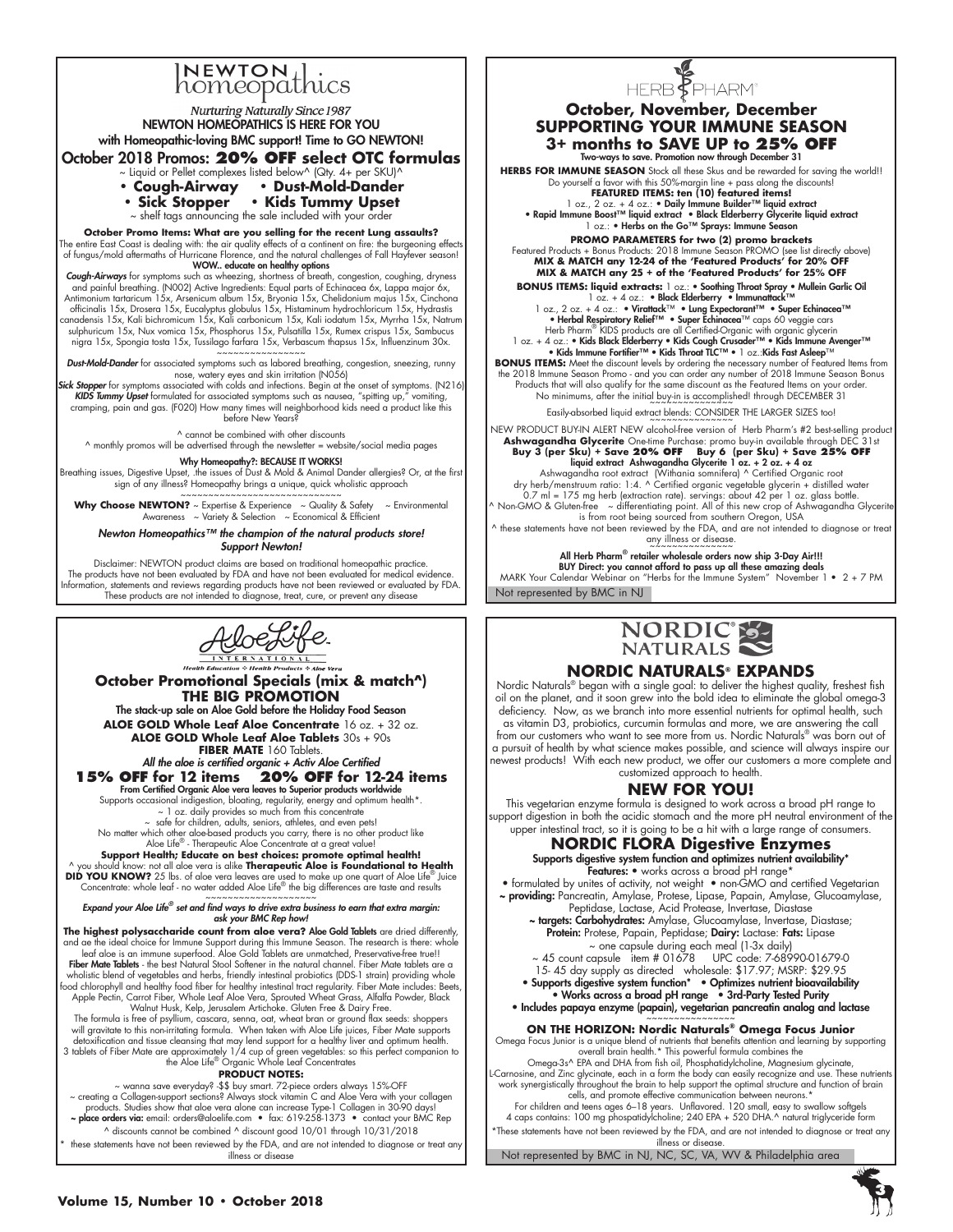

# **AMAZING 1 + 2 = Health FEEDING YOUR PROBIOTICS**

What is MOST IMPORTANT for the success of the Probiotics that you recommend is THE FOOD THAT THEY EAT!!

Probiotics work best when they can create POST-BIOTIC METABOLITES that are lively and beneficial from nutrientdense, fiber-rich foods.

And the Probiotics make better beneficial Postbiotic Metabolites from colorful, varied Organic Foods

**THE PARADIGM HAS CHANGED** Foundational Health is food + fermented whole foods + lactic acid bacterias

#### **RECOMMEND JUVO® + Dr Ohhira's Probiotics®** CHANGE YOUR DIET, CHANGE THE **WORLD**

JUVO® Raw, Freeze-dried, USDA-Organic whole food meal replacements + Raw Superfoods have chosen to support the health food stores!!

**Your BEST Choice** *ReJUVOnate Yourself!*

# **V**ellinhand **October 2018 Promotions**

**10% OFF**  Must mention BMC Promotional Deal to get discount direct orders: independent stores only Buy dates:09/26 to 10/25

# **ALL FungiFree™ Nail Rescue Products**

**FUNGI FREE™ Kit** • FUNGI FREE™ Program 4 Step Kit Step 1 Prepare - Soap

Step 2 Penetrate – Spray Step 3 Protect – Oil Step 4 Prevent – Powder

Sold individually as well! • FUNGI FREE™ Prepare: Soap 6 fl. oz. • FUNGI FREE™ Penetrate: Spray 2 fl. oz. • FUNGI FREE™ Protect: Oil 2 fl. oz. • FUNGI FREE™ Prevent: Powder net wt.4.5 oz.

FungiFree™ is designed to address fungal finger and toe nail beds, without using any nasty drugs that require liver toxicity testing - just pure, natural ingredients applied topically. You'll want to celebrate with rings on your fingers & bells on your toes!

\* Ask your BMC Rep for turnover discounts for orders w/ Threshold or Select

Disclaimer: Have your situation diagnosed by your qualified health care professional. The information herein is not meant to substitute for the advice of your physician and has not been evaluated by the F D A. These products are not intended to diagnose, treat, cure, or prevent any disease.



**OXYLENT® Introductions made easy: Invest in a New Oxylent® Dumpbin**

or the great Intro-deal of the pre-fill Oxylent display while supplies last **• 30% OFF** 5-in-1 Multi prepacked Shipper

24-box order^^ • **NEW Oxylent® '5-in-1 Multi' Dumpbin** 

**Display^**: Prefilled: set price (no further discounts) = 200 packets for \$100 (ask about shipping details)

**On sale in October: Immune Oxylent® ways to save up to 25% OFF** free shipping @ \$200 **Allergy Season/Winter Essentials** turn to Immune Oxylent® because fast nutrition is always an asset

**THREE delicious Immune Oxylent® formulas:** ~ Blackberry-Lemon BOOST ~ Raspberry-Lemon BOOST ~ Tangerine Lemon BOOST

~ Immune Oxylent® BOOST Variety Pak SRP for packet  $994$ ; box SRP =  $$25.95$ (UPC on box + on packet)

**Why Immune Oxylent®?** Immediate effectiveness when you need it with a superior, high-quality Vitamin C Formula.- [without sugar]- that provides vitamins, minerals and raw coconut powder to boost, maintain and support

your immune system\* • 1000 mg. of Vit C as Acerola Fruit + Calcium Ascorbate • 2000 IU of Vit D3 (lanolin-based) cholecalciferol

- Albion® Chelated Minerals including Selenium + Zinc • Raw Coconut Powder + Pink Himalayan Salt for added hydration
	- NO Gluten, dairy, soy, caffeine, GMOs or sugars; sweetened with pure stevia \*new placement

We've moved, please note new address: 111 Jennings Drive | Watsonville, CA 95076 Phone: (831) 724.6300 ext. 502 Toll-free: 877.OXYLENT (699.5368)



Newly USDA-certified organic blend of pure plant oils formulated with our latest innovation Glycablend™ for supple, healthy, radiant skin at any age. Intensively nourishing, CoQ10 Booster Oil helps recharges and revitalize the appearance of skin by reducing the aging effects of glycation (OR… by protecting the skin from collagen breakdown)\* Reformulation includes: advanced L22 ingredient. http://www.lipids22.com/; hyaluronic acid & caffeine; tamanu, macadamia + black caraway seed oils; plus CoQ10 and Glycablend™- a potent blend of chia, blueberry, strawberry and pomegranate

oils, keeps skin supple and youthful. Glycablend™ - scientifically shown to reduce the breakdown of collagen by up to 88.9%

# **Rosehip Transformation Cleansing Oil**

^ frosted plastic amber bottle with pump 3.72 fl. Oz. ^ for all skin types. Melts away make-up, leaving skin soft + perfectly clean.

~~~~~~~~~~~~~~~~~~~ **Bring a "Welcome to Trilogy®" to your community \* LIMITED TIME OFFER** Trilogy® offers an enticing Try-me-size of the Rosehip Oil Antioxidant+ in a 15 ml. glass bottle start your local & loyal Trilogy® community with this "Little Beauty," \* Half-Price ~ Full Power

Perfect for travelling + a great way to attract new customers

Rosehip Oil Antioxidant+ "improves brightening & skin **tone by up to 75%"**<br>MADE IN NEW ZEALAND & loved everywhere

All Trilogy rose hip products are 80% minimum fatty acids<br>**The world's most-awarded beauty oils: 182 awards** 

One bottle of Trilogy is sold every 22 seconds somewhere around the world. Trilogy: High-performance, certified natural skincare products www.trilogyproducts.com/us/category/how-tos.html/



Protect your immune system with Dr Ohhira's Propolis PLUS® and Dr Ohhira's Probiotics®

 Get your gut back in check with Dr Ohhira's Probiotics® and bring luster to the skin with Dr Ohhira's award-winning Kampuku Beauty Bar and Skin lotions

**'Tis the Season**

Dr. Ohhira's Propolis PLUS® is a unique whole food superfood, combining potent Brazilian Green Propolis; the antioxidant keto-carotenoid, Astaxanthin; Vitamin E, Flax Seed Oil, with a supportive addition of the

prebiotic. probiotic, postbiotic whole food superstar, Dr<br>Ohhira's Probiotic® for year-round, multi-faceted and balanced health.

 "There is simply no other single-product combination like this on the market today." AVA Vegetarian-certified

30 caps, 60 caps, 120 caps

#### **October Dr Ohhira Probiotics® LINE DRIVE SALE^ 5% \$275-\$449 10% \$450-\$749 15% \$750**

• \$250 shipping minimum required

• Use the code - "OhhirasOCTPromo" • All Essential Formulas® Products

 **Discover the Dr. Ohhira Difference™ complete your Probiotic section**

Dr. Ohhira's Probiotics® Original Formula a 3-year fermentation whole food with LAB; a most unique natural prebiotic, probiotic, postbiotic

10 caps, 30 caps, 60 caps, 100 caps Dr. Ohhira's Probiotics® ( 30 capsules) Professional

Formula offering an additional 2 years of anaerobic fermentation. 30 caps, 60 caps, 100 caps

^ not valid with any other discounts/promotions ^ does not include sample size packet boxes ^ buy-in dates September 30-October 31st



**October Promotions**

(Independent retailers only) **15% OFF invoice • Mongo Kiss™ • One World™ • Pure & Simple** 

> **• MONGO KISS™ Lip Balms** *Lip Balm with a Kiss of Bliss* large .25 oz. tubes available in

^ 15-pc. Convertible Display + 12- pc. Hanging cartons\*<br>Berry\* Banana Blood Orange Acai Berry\* Banana Blood Orange Peppermint\* Pomegranate\* Unflavored\*

Vanilla Honey\* Yumberry (\*also available in 12- pc. Hanging cartons)

Mongo Kiss™ lip balms feature certified organic ingredients and Fair Trade Certified™ Cocoa Butter infused with Mongongo Oil, a nutrient rich oil from Zambia. A natural humectant (attracts and retains moisture), Mongo Kiss™ contains essential fatty acids necessary for your skin to create a flexible barrier that can  $\rho$ revent and repair skin damage.

#### **• ONE WORLD™ Lip Balms**

15 pc. Convertible Display large .25 oz. tube Organic Fair Trade-certified, Non-GMO Renew Orange Spice/Morocco Relax Lavender/Lemon/Mediterranean ~ Restore Coconut Ginger/South Pacific

**• Pure & Simple** 24 ct. convertible display

**Coconut Raspberry Vanilla**<br>USDA Certified-Organic and 100% edible formula made

from food grade ingredients Yes, edible! Great for kids too. Packaged in tubes that

contain 30% less plastic than a regular lip balm tube.

ECO LIPS® HAS MOVED: 1199 44th St., Marion, Iowa 52302.

Contact information still: orders@ecolips.com.

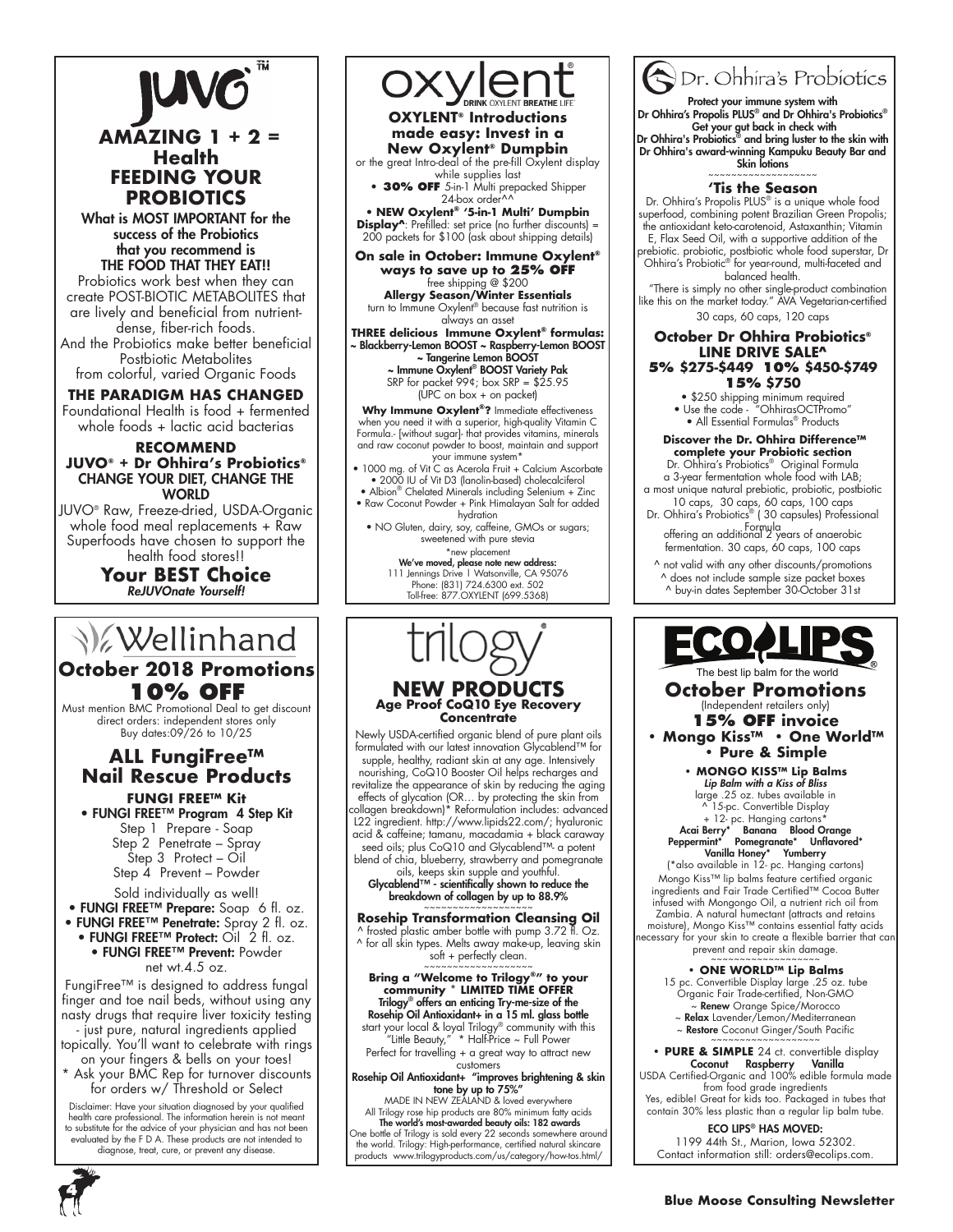bodyceuticals **Offer the Most Perfect Holiday Gift Season Possible in 2018! VANILLA + BERRIES** *Bodyceuticals Celebrates Calendula for the fall season* **October 2018 Deals**

**15% OFF NEW FACE CARE** • Charcoal + Bamboo Facial Cleanser • Calming Herbal Facial Steam • PNW Raspberry Seed Illuminating Beauty Drops • PNW Blackberry Seed

Restorative Beauty Drops \* Free testers for new SKUs

**25% OFF Vanilla Set** 25% off when you buy the set: 4 ea. Vanilla + Avocado Body & Hair oil

 $2$  oz + 4 ea. Vanilla + Calendula Lip Balm 12-count display \* MUST use CODE: OCTOBER2018 to receive discount pricing

**• Berry Beauty Drops** 1 fl. oz. ~ Berry Beauty Drops - DAY Pacific NW Raspberry Seed Illuminating Beauty Drops Lightweight, absorbs quickly, for daytime use

**~ Berry Beauty Drops - NIGHT<br>Pacific NW Blackberry Seed Restorative Beauty Drops** Ideal for areas that need extra moisture & plumping Berry Beauty Drops made with local Washington State, freshpressed berries: this Bodyceutical's style is so unique: Share the stories and make new friends! Vegan. Non-GMO. Small batch blended. Wheat-free,

Gluten-free. Soy-free

Be a #bodyceuticals insider by following Bodyceuticals on social media! Find out what's new, exclusive + behind the scenes on the farm!



#### **TIME TO ANNOUNCE the official Nutrient of Christmas-time Health: the Silver Fir Tree nutrient, ABIGENOL**

1st, The European tree that inspired the story and tradition of the Christmas tree: and now, a nutrient powerpacked for human health. The Silver Fir Bark tree extract is the perfect nutrient to highlight in your Christmas marketing: new packaging and marketing materials for this end-of-year initiative soon!!

**RevUp Wellness®: getting a new raw material to the people! Silver Fir Bark Extract**

• Rev•Up Wellness® **DEFENSE** with Wellmune® • Rev•Up Wellness® **ENDURANCE** 

• Rev•Up Wellness® **VELOCITY** with Wellmune® (all w/) European Silver Fir Bark extract: Abigenol® (an affordable option to pycnogenol)

#### **Immune Health Basic® SPECIAL pre-Season Sale: "IF/Then Sale"**

**If** you want to keep strong against any dangerous intruders + protect your community, and family and friends; **THEN,** maintain a strong inventory of preventative healthcare tools!

**IF** the retailer continues to stock all five (5) Skus of Immune Health Basics® Wellmune WGP

**THEN,** the store shall receive the Wellmune WGP® 250 mg., 30 cap size on reorders through October 31st @ **20% OFF** wholesale.

Wellmune WGP® in many dosages for every need: 125 mg 60 ct. 250 mg 30 ct. 250 mg 60 ct. 500 mg 60 ct. + a product perfect for the little ones….Children's Chewable 25 mg 60 ct.

*GROW NEW BUSINESS with scientifically-proven nutritional support*



CONCENTRATION\* 90 vegetarian capsules 300 mg each 1 capsule Organic Lion's Mane mushroom [Hericium erinaceus] hot water/alcohol extract 20% polysaccharides

$$
4 \text{ ea.} = 10\% \quad 8 \text{ ea.} = 15\%
$$

**12 ea. = 20%** *Best price on the market for the most product,* 

*the highest quality with an excellent margin*

# **proper extraction is everything**

https://mushroomscience.com/lions-mane/ Recent studies also show that hot water/alcohol extracts of Lion's Mane mushroom may strengthen memory and concentration and enhance cognitive abilities.\* Research indicates that the hot water/alcohol extract of Lion's Mane may stimulate the synthesis of Nerve Growth Factor (NGF) + may promote & accelerate the process of myelination.\* In traditional Asian herbalism, Lion's Mane was always prepared as a tea or decoction, a hot water extract. The modern scientific research now tells us it was the beta glucans in the mushroom tea that were offering immune support and other health benefits.\* It is thought that the fatty acids in Lion's Mane are responsible for the enhancement of cognitive function and the other neural health benefits.\* These fatty acids can be concentrated through hot water extraction, and then further concentrated using alcohol as a solvent. This second step, using precipitation with alcohol, also allows a harvest and concentration of the fatty acids from the mushroom fruit body. The Mushroom Science® Lion's Mane mushroom supplement is the only guaranteed potency hot water extract on the market and the only Lion's Mane supplement that lists guaranteed levels of active compounds on the label.

These statements have not been evaluated by the Food & Drug Administration. This product is not intended to diagnose, treat, cure or prevent any disease

Mushroom Science manufactures and distributes the only complete line of guaranteed potency mushroom supplements in North America.



**October Bodycare Promo**<sup>\*</sup><br>
2 months to promote & save: 50%-margin bodycare line! **The Bodycare Collection: ROSEMARY & MINT**

12 oz. bodycare. Clean & affordable (+ not through distribution) 100% Pure Plant-Based Ingredients, • Shampoo • Conditioner

• Hand & Body Lotion • Shower Gel • Massage & Body • Bath Salts 20 oz. ~ including Pure Therapeutic Grade Essential Oil Blend: scented and enhanced by Rosemary, Clary, Sage, Cedarwood, Juniper Berry, Peppermint, Bay Laurel,

Lemon Myrtle and Vetiver.  $\sim$  100% Pure Plant-Based Ingredients, Exceeds EU Cosmetic Directive Guidelines

#### **Buy 3 ea. per SKU = 10% OFF Buy 6 ea. per SKU = 15% OFF Buy 12 ea. per SKU = 20% OFF**

#### **CANDLE\* SALE: Terracotta Rosemary & Mint Soy candles**

**10% OFF** in units of 4 ea. per style ~ Cup Terracotta ~ Amphora Terracotta ~ Classic Terracotta ~ Elegance Terracotta (2 wicks)

Hand-crafted, hand-poured in our workshop in Santa Fe, NM, Burns for approximately 50 hours

#### **More deals!**

**• Rosemary & Mint glycerin bar soap 10% OFF** in units 6 eq.

**• Rosemary & Mint Essential Oil** 10 ml **10% OFF** in units of 3 ea.

must mention "BMC Special Discount" to get discounts with every order placed

### **Consider offering a full & complete line of Pet Care! NEWTON Homeopathic** OTC FOR PETS

- Skin Care
- 

• Ear Care • Bladder ~ Kidney

- Cough ~ Airway • Detoxifier
	-
- Nervousness ~ Fever
- Rheumatic ~ Joint Care
- Injury ~ Rescue • Eye Care
- Doggy Breath • Pets Energy ~ Vitality

• Bowel ~ Digestive Care • Diarrhea ~ Gas • Flea ~ Bug Bite • Parasites • Scoot Stoppe

- Fever ~ Infection
- Inflammation

Newton Complexes for Pets: specially-formulated combination homeopathic remedies for a wide variety of self-limiting conditions for pets of all ages. Because our liquids are preserved with alcohol, some animals, such as rabbits and some bird species, may be sensitive to alcohol. Check with your vet regarding any question on whether the tiny amount of alcohol will be harmful to your pet. Consider dissolving the "human" version pellets, which are alcohol-free, in some water. Liquid homeopathics may be put in some warm water to allow the alcohol to evaporate and then added to the pet's water bowl or administer with a dropper. Sprayers or plastic droppers are available to replace glass droppers on any liquid homeopathic in the Newton line.

**Nordic Naturals**® Pet Products for Dogs and Cats: essential Fatty Acid Supplements

Omega-3 Pet - unflavored 90 ct. + 180 ct. Omega-3 Pet – unflavored 2 oz. , 8 oz. +16 oz. Pet Cod Liver Oil – unflavored 8 oz. + 16 oz.

#### **Aloe Life** Animal Aloe should be in every pet household. The most versatile Skin Care topical, with Organic Whole Leaf

Animal Aloe 4 oz: 100% safe - edible, multi-purpose product. Soothing to minor skin eruptions and irritations, hotspots, hair loss, skin abrasions, scarring. Brush on gums for tooth and gum treatment. Squeeze on food to support: pet's digestion, gas, constipation, allergy symptoms, colds, and overall wellness.

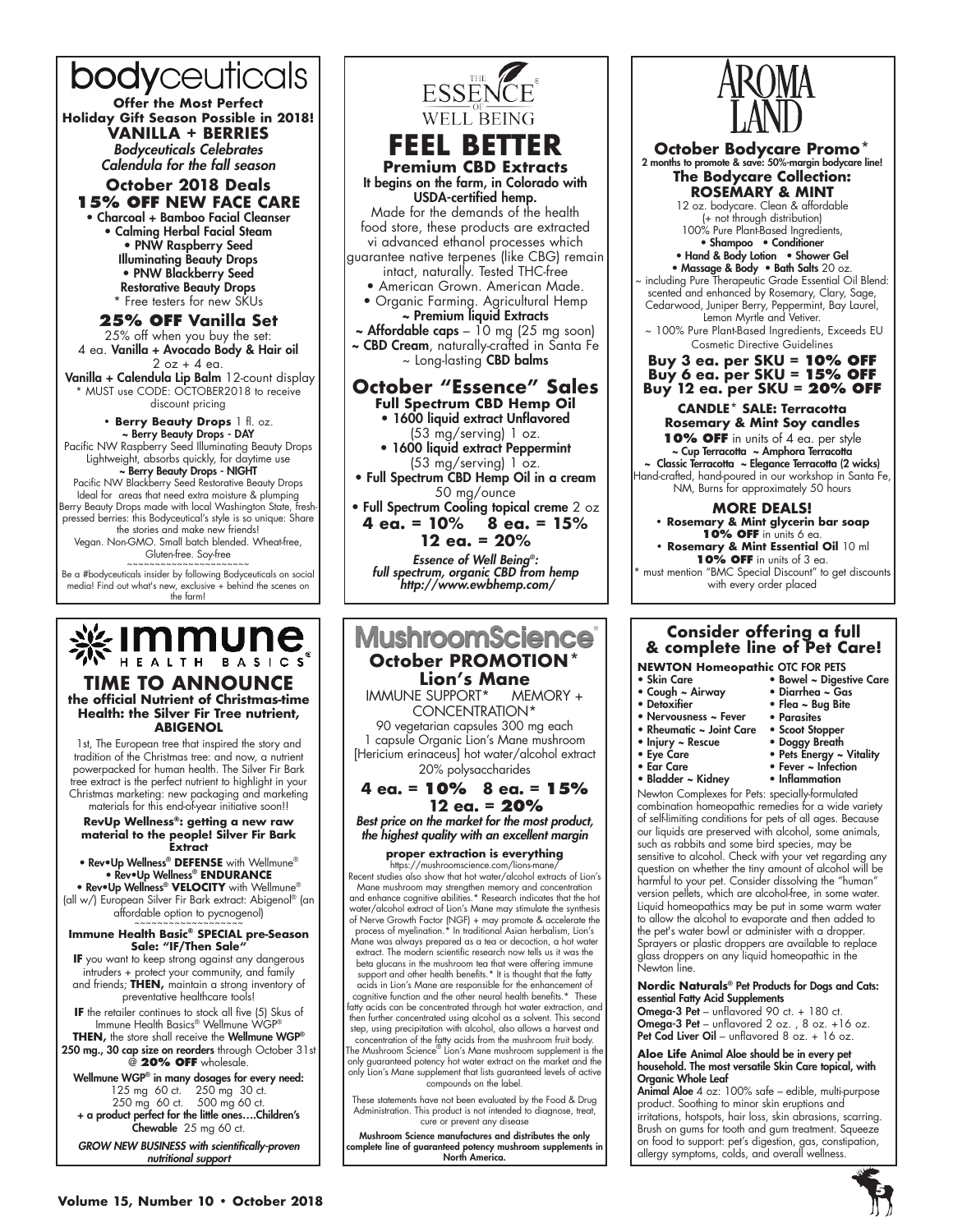#### **Brain Beauty** *continued from page 2*

are doing to their brain is sin-full, and you will be helping them pick up the pieces later, with calming and balancing essential oils, CBD and other healing tools after those foolish speed freaks crash. Be confident in the benefits of mint and rosemary and sage essential oils: as these will keep the brain natural enlivened. Note as well that Green Tea Leaf provides more natural caffeine to support energy and alertness, and **Herb Pharm's** *Green Tea liquid extracts* (alcohol and glycerite options) are one of our industry's best unearthed secrets. Try them on your brain and see how they look for some natural antioxidant-rich jump.

Consider the quality of therapeutic-quality oils that you offer in your store(s); realize that there are many ways to get the benefits of essential oils, including by recommending clean bodycare products. Know that if you ever try the **Aroma Land**® Bodycare Collection of products, they smell delicious. The last two months were a way to introduce their full line of Lemongrass & Sage products. Sage is a #1 choice for brain health. Sage bodycare products are soulfood for the brain. Looking for products to add to morning energy, so you can cut that coffee consumption from 12 oz. in the morning to 4-6 oz. a day? Simple solution? Aroma Land® Rosemary & Mint everywhere: listen to your brain saying, "Thank you so much".

Want to get daily pick-me-ups for the brain, explore the Aroma Land® Collection: Shampoo, Conditioner, Hand & Body Lotion, Shower Gel, Massage & Body (super wondrous), and Bath Salts. Business-wise, this is a 50%-margin bodycare line not sold in the mass channel or through distribution. ("that makes them your friends", your brain says]. Look for the attractive new labels for this complete EU-Cosmetic Directive Guideline product line, and when they re-launch this month, they will have new Lemongrass & Sage and Rosemary & Mint Hand Washes (your brain giggles with anticipation). Brain food in bodycare: ah, the beauty of the amazing Brain Ecosystem!

Note how high up aromatherapy ranks in this equation. Do you know who you have available to you as a source with the world's largest selection of aromatherapy products; and who is one of the two oldest aromatherapy companies in America? Yes, Aroma Land®.

After these brain essentials—and remember all the products that were mentioned in the first Brain Beauty article last month in the BMC monthly newsletter. Cognizin® Citicoline is the big new player that we all need to understand, study and stock in our Healthy Brain section. A smart way to champion this product is with the new, mag-stearate free, veggie cap Oxylent® *Memory Formula.* Be proud to offer a product with Cognizin® Citicoline, Phosphatidyl Choline, L-Theanine, Huperzine A, with Extracts of Yerba Maté, Asian Ginseng Root, Gingko Biloba + Green Tea Leaf. Brain food buffet, would you not say?

There are 1000 reasons people should add CBD to their individualized nutritional prescription: so—ADD. If you were looking for a way to get the Brain upgraded and happy, then we should start with two nutrients, and the easy choice (a best choice) is to get some Omega-3 product partnered with Oxylent® *Memory Formula*. The more EPA/DHA daily for the brain, the better. If we want to find the best value for the investment, the best-choice Oxylent® partner is the Nordic Naturals® Omega-3 structure-function products with the

Longvida® Optimized Curcumin product. Longvida® is not turmeric, it is a pure, isolated Curcumin, extracted sustainably from turmeric —and its absorption levels trump all the nonsense we have been presented in the last 5-6 years. The beauty of Longvida® is that it was created to get the beneficial curcuminoids across the blood brain barrier—and that is a significant game-changer.

Nordic Naturals® *Omega Curcumin* offers quality, natural-triglyceride, concentrated Omega-3s with Optimized Curcumin, l-Glutathione + NAC (n-Acetyl Cysteine). Nordic Naturals® *Omega Memory* offers science-substantiated concentrated Omega-3s, Phosphatidyl Choline, Optimized Curcumin and Huperzine A (from Club Moss Extract). If you are working to guide clients to Brain Health essentials, these products will ensure that the healthseeker gets the Omega-3s into their diet; as this is probably the most essential brain supplement.

Which brings us to natural health wholism. Every nutrient that we value and promote is going to help the body, which helps the brain. We should never forget the essentials. Look at facts about Vitamin B deficiencies and diseases of the brain. B1, B12, Folic acid all need to be available all day long for the brain be properly catalyzed. Vitamin C is essential. Low Vitamin D levels are linked to a faster descent into memory loss in people as they age. Research shows that L-Acetyl Carnitine and Resveratrol

absolutely have to be added to the mix. We need to know the gamut of potential brain health tools, and find ways to work them into the protocol as much as possible.

High on this list is Glutathione. Again, if we can elevate glutathione levels in the body then we have the greatest opportunity possible for optimal brain health. Glutathione is present in every cell of the body, and its highest concentration is in the organs (like the brain). This endogenous master antioxidant is critical for detoxification, and consider that the brain is combusting tremendous amounts of energy every minute of every day. Massive oxidative stress. Glutathione is the superstar of body system detoxification "The cells of the human brain consume about 20% of the oxygen utilized by the body but constitute only 2% of the body weight. Consequently, reactive oxygen species which are continuously generated during oxidative metabolism will be generated in high rates within the brain." Keep glutathione levels high in the body, and the brain benefits. As I have alerted over and again, the amazing *Reg'Active*™ products by **Essential** 

**Formulas**® provide a natural probiotic that generates fountains of glutathione: this is an essential to future health, and there is no product like the the Reg'Active™ line– anchored by 20 years of research on the efficacy of Lactobacillus fermentum ME. My choice would be the *Reg'Active™ Detox and Liver continued on page 7*

# **Support the Essence of Well Being® Good things are worth extending**



Talk about stores responding to a new message!!! The key stores at NPA Expo East® heard the full message on the developing CBD-hemp extract oil marketplace, and they readily signed up to become an **Essence of Well Being® Premium Partner through the 2018 trade show intro deal.**

Essence of Well Being® wants to show great appreciation for those stores riding this new better wave—offering shelf space to these well-made THC-free, American Grown, American Made, USDA Certified-Organically Farmed Agricultural Hemp products. Essence of Well Being® has their roots in an essential oil company that has been handling plants since 1986. And Essence of Well Being® is a product brand happy to service the natural health food retail store channel, long-term!

*Interested?* Well, this deal is being extended to the entire Blue Moose Consulting territory for opening orders (or large line extensions that reach the required SKU placement) with any agreements reached through October 31st. This is a show deal, extended.

Expo bills being paid, this is your next investment: talk to your BMC Rep today to set a meeting, or learn how this could work to your advantage!

#### **BUY in deals available through October 31st**

- **Sign up to become a Premium Partner:**
- **40% OFF** your opening order;
- **10% OFF** Essence of Well Being® products<sup>\*\*</sup> for the first year from this initial Partnership order;
- **20% OFF Line Drive** for a month of your choosing in this first year;
- **Special store-tailored Promotion: one item: Buy 2, Get 1 FREE**
- available 4x-a-year in first year;

• and a **'special present'** with first order, after sign-up + order.

#### **The Agreement:**

- Store (single location) places an initial order to accomplish:
- Placement of 25 Skus\*\* minimum;
- Initial placement of a minimum 3 ea. deep of all items;
- Offering a minimum of 4 feet of shelf space.

#### Yes, it is an investment: + yes, it is future business success!!

{\*\* new Gummies and Edibles or Honey stix not included n this deal. Ask for other new placement deals for these as they arrive!!! Yummy!}

Essence of Well Being® blends their own formulas & makes their own creams in-house: Impeccably created

- Premium liquid Extracts Affordable caps 10 mg
- CBD Cream, naturally-crafted in Santa Fe Long-lasting CBD balms

#### *The category has a new leader: full-spectrum CBD*

From Colorado Organic Hemp, grown as food crop! (no stalk; no added terpenes)

From a company loyal to the Natural Food Retail Channel—YOU!

NO THC, and an industry 1st - Full Spectrum CBD, with natural CBG Native Terpenes

*Become an Essence of Well-Being® Premium Partnerships Retailer—It is easy + profitable!*

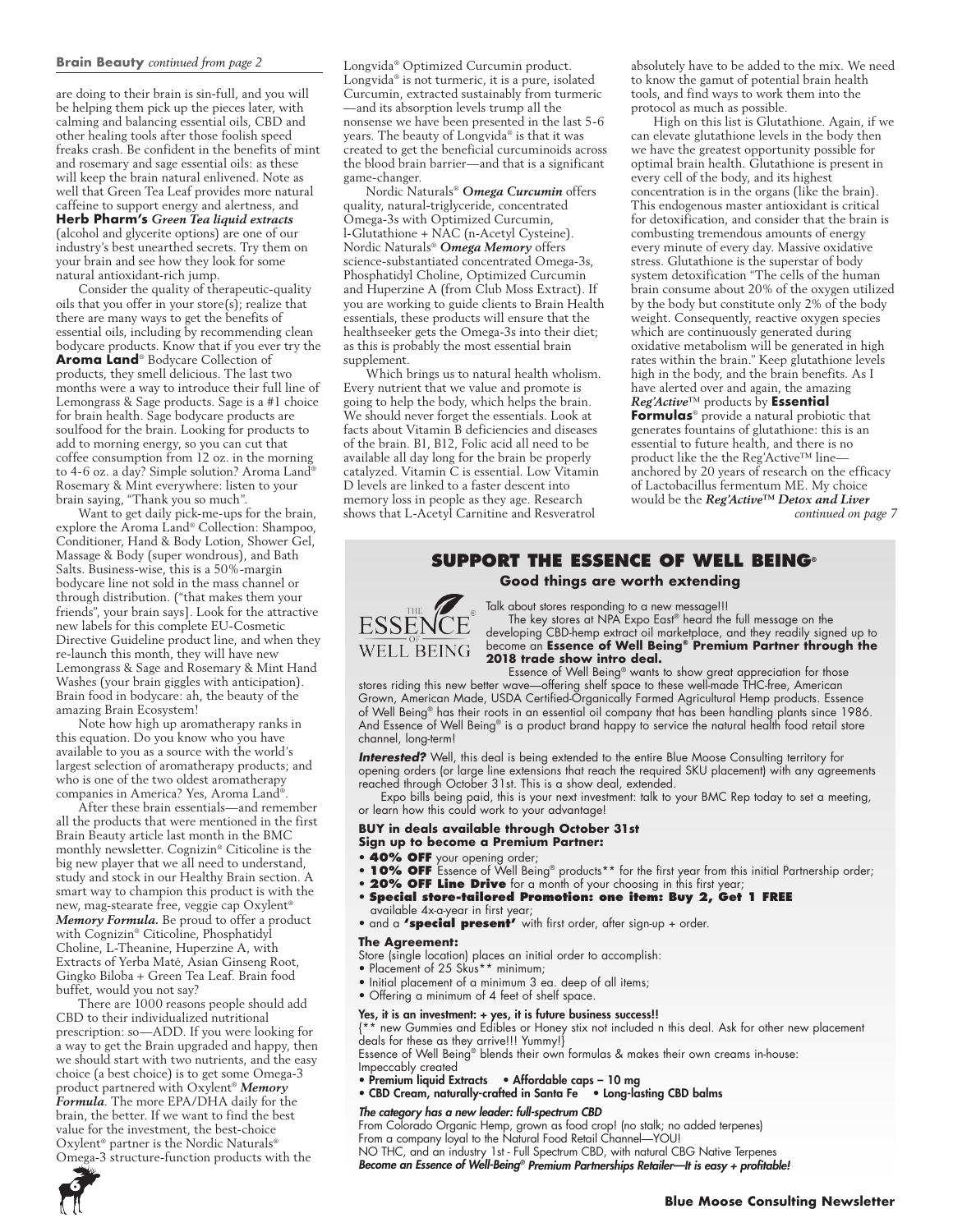#### **Brain Beauty** *continued from page 6*

*Health formul*a, because that other important organ—the liver—loves glutathione, and its substantially important precursor, N-Acetyl Cysteine. If the Liver is happy, the Brain usually feels less stress too! All three of the Reg'Active™ products contain this most powerful antioxidant that the brain needs to keep the trash from not building up on the sidestreets of Neuron Town! Plainly spoken, glutathione is more important than turmeric every day of the week!

Why have to choose? The world of nutrition has recently expanded by eons with the emergence of Longvida® Optimized Curcumin and *Reg'Active*™ with the Glutathioneproducing Lactobacillus fermentum ME-3 probiotic. Speak boldly, as if the customer does not have an option but to buy both: the brain is that important. Now, of course, it will be hard to sell these products if you do not have them in your store!

So, we now open the dialogue about the herbals for Brain Health. We all know the primary herb for brain health because for most stores it is the only herb that we have been recommending for a decade. While this is a shame, Ginkgo continues to be studied, and the studies continue to impress. Foremost it is about circulation. So, if we are building an ecosystem, anything that improves circulation, especially in getting oxygen to the brain, is like the sprinkler system for this garden.

Unequivocally, the best Ginkgo on the market is by America's #1 herb makers, **Herb Pharm**®. Ginkgo (like turmeric and saw palmetto) is one of those herbs that has become crudely mass-produced with harsh chemical solvents, and there is too often little concern for the quality of the harvest. I was speaking to one of my herbal heroes at Expo East—one person whose observations I truly respect—and he said to me: "Michael, the quality of herb material in the marketplace is crap." (OK, not elegant; but honest, and he was commenting on the sad truth that a rush to mass acceptance has lowered the standards for what is acceptable in the herbal market). He also commented that Herb Pharm® is still and always has done it right! This is why we need the health food store, and the vigilance of gatekeepers in the store who understand the value of sending their local customers to the best products possible

The herbalists at Herb Pharm® direct on what Ginkgo can be expected to do: "promotes blood circulation, enhances memory and concertation."\* Exceptional Ginkgo is the best path to get the best results! Herb Pharm® direct sources Certified Organic, domestically-grown leaves, and they insist and prove through inspection that they are getting whole green mature leaves plucked from trees before they yellow (no ground picking here). These leaves are milled at the last minute before extraction to provide the most impeccable Ginkgo on the market. Whether you carry one Ginkgo cap/tab, or whether you have 7 Ginkgo options, you must always stock Herb Pharm's Ginkgo liquid extract and their perfectly formulated products with Ginkgo: *Brain & Memory*™, *Eye Health*™ and *Warming Circulation*™.

The Herb Pharm® *Brain & Memory*™ formula is a best-seller, and you may want to carry it in a larger size: 2 oz and 4 oz may just bring you loyal, regular, brain-happy customers.

*Brain & Memory*™ features Ginkgo leaf extracted from domestic, Certified Organic whole green mature leaves of Ginkgo biloba trees. It also features Gotu Kola extract,

prepared from the whole herb of Certified Organic *Centella asiatica* plants. The herb is hand-harvested at its optimal potency, carefully shade-dried, then thoroughly extracted. Rounding out the formula are known brain herbals, Sage, Rosemary (leaf tips) and Skullcap flowering herb; and each herb in this formula is extracted separately and then later blended together. This product supports the nervous system and supports healthy brain function, memory and concentration.\*

Herbs have a lot to offer, and in 2019 we will have an entire article just on the herbal superstar Bacopa. Remember that the two herbs considered Brahmi herbs in Ayurveda—tools to bring one to Nirvana—are Bacopa (*Bacopa monnieri*) and Gotu Kola (*Centella asiatica*). With both these herbs, you have to be careful of sourcing—which is the reason that these two herbs should always be available to your community as Herb Pharm® liquid extracts.

Heart. Liver, Brain: all interconnected. Let's remember the Lungs. The Brain and the Lungs depend upon each other: "Breathing is usually automatic, controlled subconsciously by the respiratory center at the base of the brain." Breathing continues 24 hours a day, delivering oxygen when we are fully distracted and even asleep. The Medulla in the brain stem regulates "our involuntary, life-sustaining functions such as breathing, swallowing and heart rate. It also helps transfer neural messages to and from the brain and spinal cord." Proper lung function is completely intertwined with the health of the whole system. Good lungs, more oxygen.

As we begin to take stock of all the products that we should be carrying in our newly validated Brain Beauty section, we cannot and should not forgo the power that homeopathy brings as a system of medicine to help with brain health and management. Homeopathy is a essential foundational protocol for many of the emotional aspects of Brain Health: necessary primary therapy for a good Mind-Brain health connection. Homeopathy has been vibrantly and successful utilized for increasing memory, concentration, brain healing and development.

Homeopathy is excellent for brain fatigue: and you talk about a natural support that does no harm!! The market is there for homeopathy for this common concern, and homeopathy has been investigated and used for many aspects of the traumatic experience of a stroke. You will be impressed when you start to investigate.

Newton Homeopathics™ offers a broad range of products that could strengthen the full potential of a complete brain health set: consider the benefits of adding these items, or crossmerchandising: *Hyperactivity~Mental Focus*; *Nervousness~Anxiety*; *Panic Button!*; *Blues~Mood~Emotions*; *Inflammation*; (awardwinning) *Sciatica Nerve Care*; *Stress~Tension*; *Headache* and *Libido*. And, of course, if one is dealing with brain fogginess from allergies, Newton excels in this category! Homeopathy Works!

Last but not least, we have to think about how all the future little gardens are being developed. First and foremost, a little child should never have a brain on fire. Therefore, it should be mandatory that every child is fed a generous DHA-rich diet from before birth. The actions of exploration and development of a child's brain must be fascinating to study. I think of those neurons like squid pulsating through the ocean; a new memory evolving on its way to being saved for a lifetime. A baby's brain is active and wildly receptive to all things that exist; and their miraculous brains are also still connected to heavenly dreams and memories. We want to preserve this continuity. One of the

saddest disservices I feel we can make as a natural retail store is to limit the shelf space, marketing and importance of nutrients for babies and little children. I beg stores to lose margin, stock product prominently and speak with passion about this critical health need. It is truly national security. A baby's brain should be fat and happy, and so should ours.

We need to make the next generations' brains more beautiful than ours: (and we need to understand the ecosystems to do this). Moving beauty forward, seven generations at a time with what we do with our shopping cart. Culturally, we have separated brains and beauty, as if the phrases "Beauty with Brains" or "Brains with Beauty" make sense. They actually show the sad confused disconnect we have on this brain matter (and speaking of sexism, this issue is always mentioned in reference to women). It needs to all be about the Beauty of the Brain.

Lest we forget: weary brain—we have to repair and heal this condition with adaptogens, and most of the tools above. Resting brain—who can deny the power of the nervines, and passionflower and ashwagandha and of course the brain-satisfying Kava?

We began this two-month etch of a new look at the Brain with the fine art of the early 20th Century Father of Modern Neuroscience and artist, Santiago Ramon y Cajal, as a manner of negotiating some truce between those rightbrainers and those left-brainers (this intrepid writer cannot draw a picture worth a hoot!). Brain symmetry: what a beautiful thing! But dividing the brain into compartments is so allopathic. The brain a potential island paradise; the brain is an asteroid in place: the brain is a whole. Your brain is a part of you!

And I would like to end with introducing you to the art of Greg A. Dunn. Check out his pictures, and one day when you are not crowding your brain with all the smoke and fluff of life, spend a quiet moment meditating on what the pictures represent and how amazing and beautiful your brain actually is.

Greg was commissioned by the Center for Neural Basis in Cognition, which is a joint venture of the University of Pittsburgh and the Carnegie Mellon University. Now while this group and the Ph.D. and Graduate Training Programs associated there may be more interested in artificial intelligence than in the natural steps that can optimize health through nutritional science, they are certainly cuttingedge on the matter far above my pay grade and I would love to be able to download some of that comprehensive contemporary knowledge! Super smart brains need to be redirected to optimal human health: not drug design.

I love how artist Greg Dunn presents himself here (edited) "I enjoy Asian art. I particularly love minimalist scroll and screen painting from the Edo period in Japan. I am also a fan of neuroscience. Therefore, it was a fine day when two of my passions came together upon the realization that the elegant forms of neurons (the cells that comprise your brain) can be painted expressively in the Asian sumi-e style. Neurons may be tiny in scale, but they possess the same beauty seen in traditional forms of the medium (trees, flowers, and animals). I admire the Japanese, Chinese, and Korean masters because of their confidence in simplicity. I try to emulate this idea. In October 2011 I finished my doctorate in Neuroscience at University of Pennsylvania. Since then I have been devoting my time to painting. When I'm not doing this I'm enjoying reading scientific

 *continued on page 8*